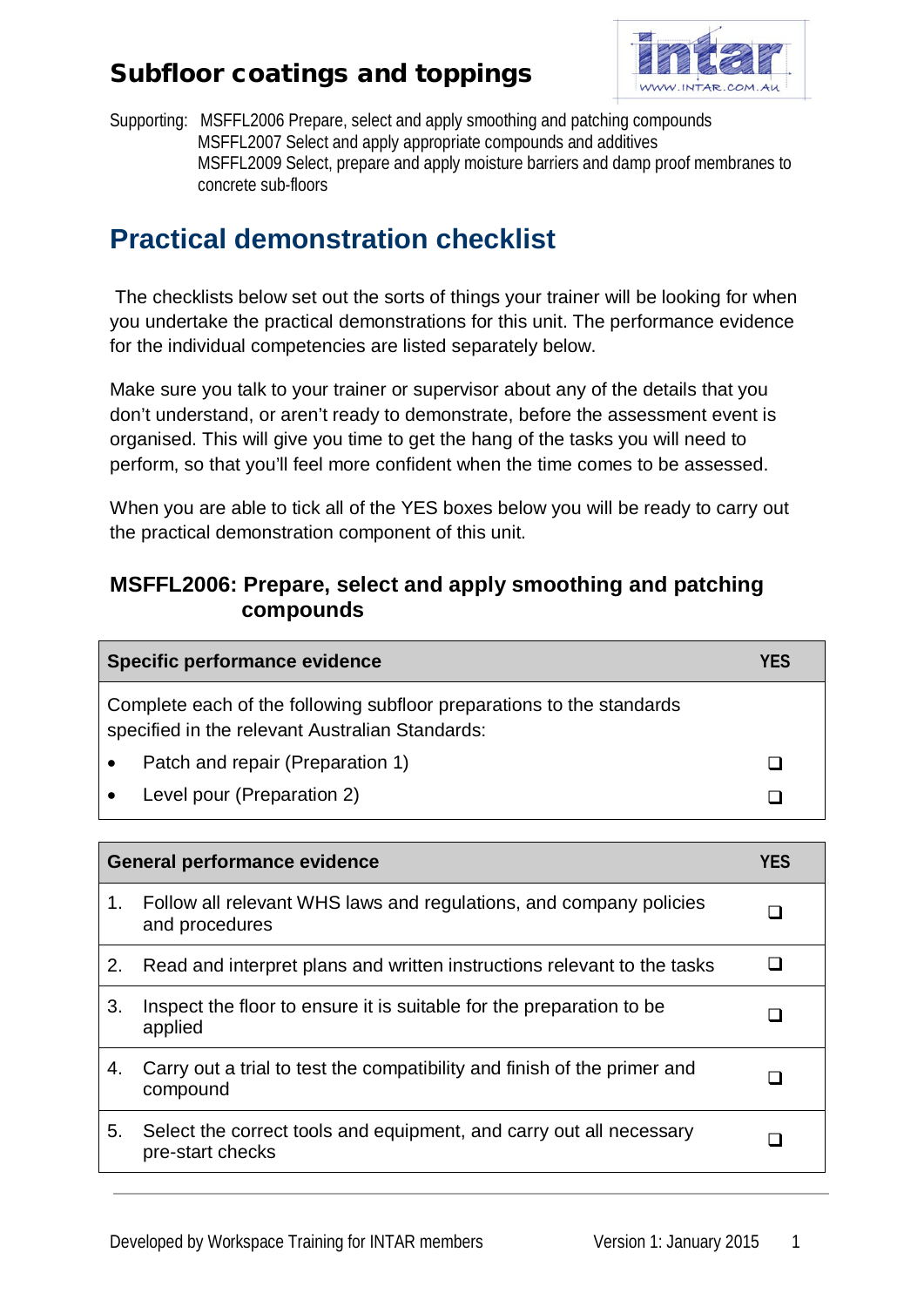| 6. | Read the relevant MSDSs and follow the directions specified                        |  |
|----|------------------------------------------------------------------------------------|--|
| 7. | Set up a mixing station, prepare the materials and clean the floor<br>surface      |  |
| 8. | Apply the surface coating in accordance with the manufacturer's<br>recommendations |  |
| 9. | Check the floor level and surface finish                                           |  |
|    | 10. Store or recycle unused materials                                              |  |
|    | 11. Clean and store tools and equipment appropriately                              |  |
|    | 12. Clean up work area and dispose of rubbish properly                             |  |
|    | 13. Accurately complete all required documentation                                 |  |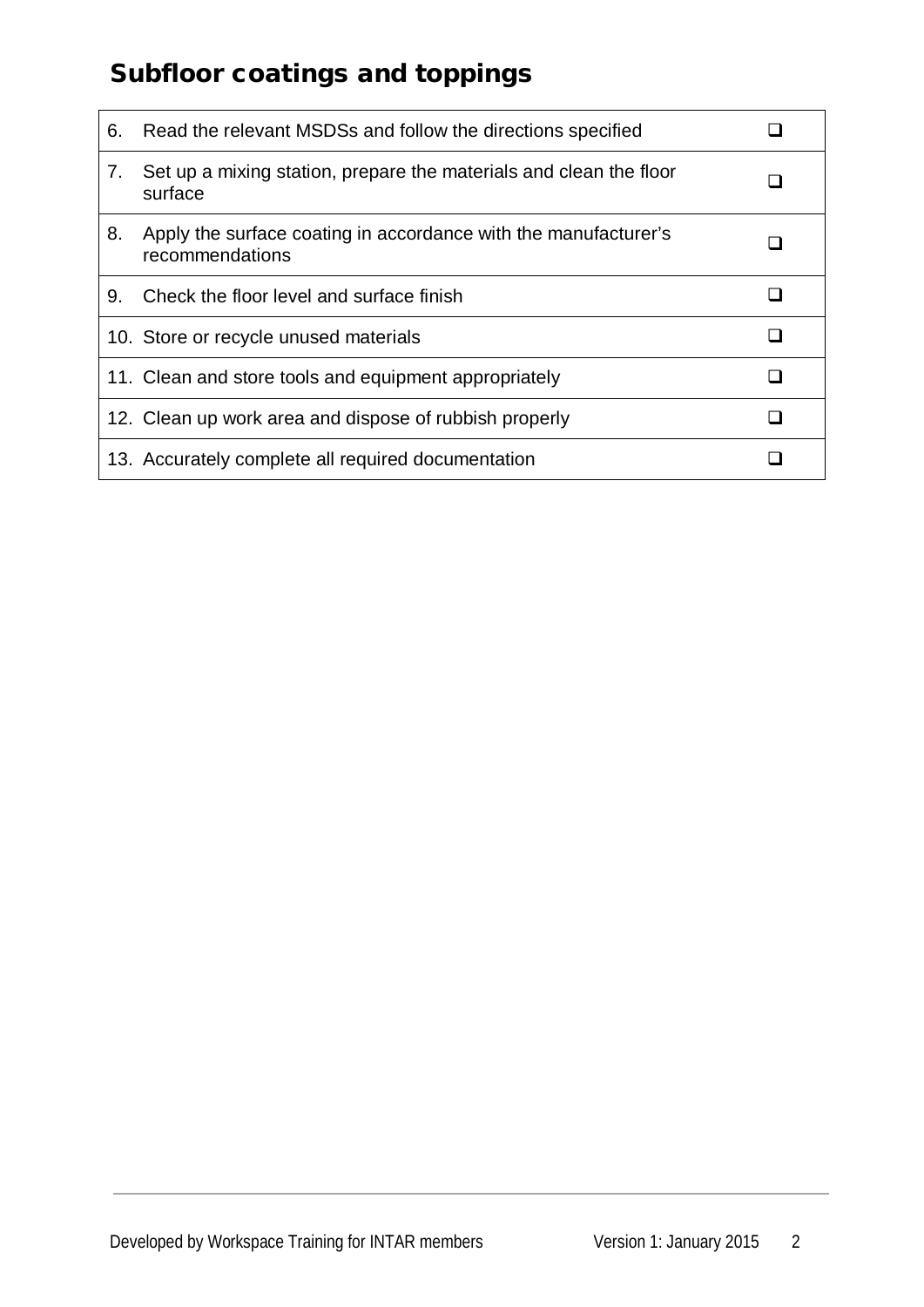#### **MSFFL2007: Select and apply appropriate compounds and additives**

| Specific performance evidence                                                                                                                                                                                                                         | <b>YFS</b> |
|-------------------------------------------------------------------------------------------------------------------------------------------------------------------------------------------------------------------------------------------------------|------------|
| Complete a minimum of 3 different applications of compounds and<br>additives to substrates - involving the selection, preparation and<br>application of appropriate compounds and additives in order to prepare<br>the substrate for finish coverings |            |

| <b>General performance evidence</b> |                                                                                                                                                          | <b>YES</b> |
|-------------------------------------|----------------------------------------------------------------------------------------------------------------------------------------------------------|------------|
| 1.                                  | Follow all relevant WHS laws and regulations, and company policies<br>and procedures, including the correct use of PPE                                   | $\Box$     |
| 2.                                  | Read and interpret plans and written instructions relevant to the tasks                                                                                  | $\Box$     |
| 3.                                  | Identify the types of wall and floor structures used in the building                                                                                     | $\Box$     |
| 4.                                  | Inspect the floor and walls for irregularities, contamination, moisture<br>content, planeness and smoothness, and run datum lines to check<br>dimensions | $\Box$     |
| 5.                                  | Select suitable compounds, additives and application methods for the<br>job at hand                                                                      | □          |
| 6.                                  | Select the correct tools and equipment, and carry out all necessary<br>pre-start checks                                                                  | П          |
| 7.                                  | Plan the sequence of tasks, and establish working lines and the<br>starting point                                                                        | □          |
| 8.                                  | Set up a mixing station and prepare the materials                                                                                                        | $\Box$     |
| 9.                                  | Apply the compounds and additives according to manufacturer's<br>instructions                                                                            | $\Box$     |
|                                     | 10. Inspect the completed job and carry out rework as required                                                                                           | ◻          |
|                                     | 11. Store or recycle unused materials                                                                                                                    | ◻          |
|                                     | 12. Clean and store tools and equipment appropriately                                                                                                    | ◻          |
|                                     | 13. Clean up work area and dispose of rubbish properly                                                                                                   | ❏          |
|                                     | 14. Accurately complete all required documentation                                                                                                       | ❏          |